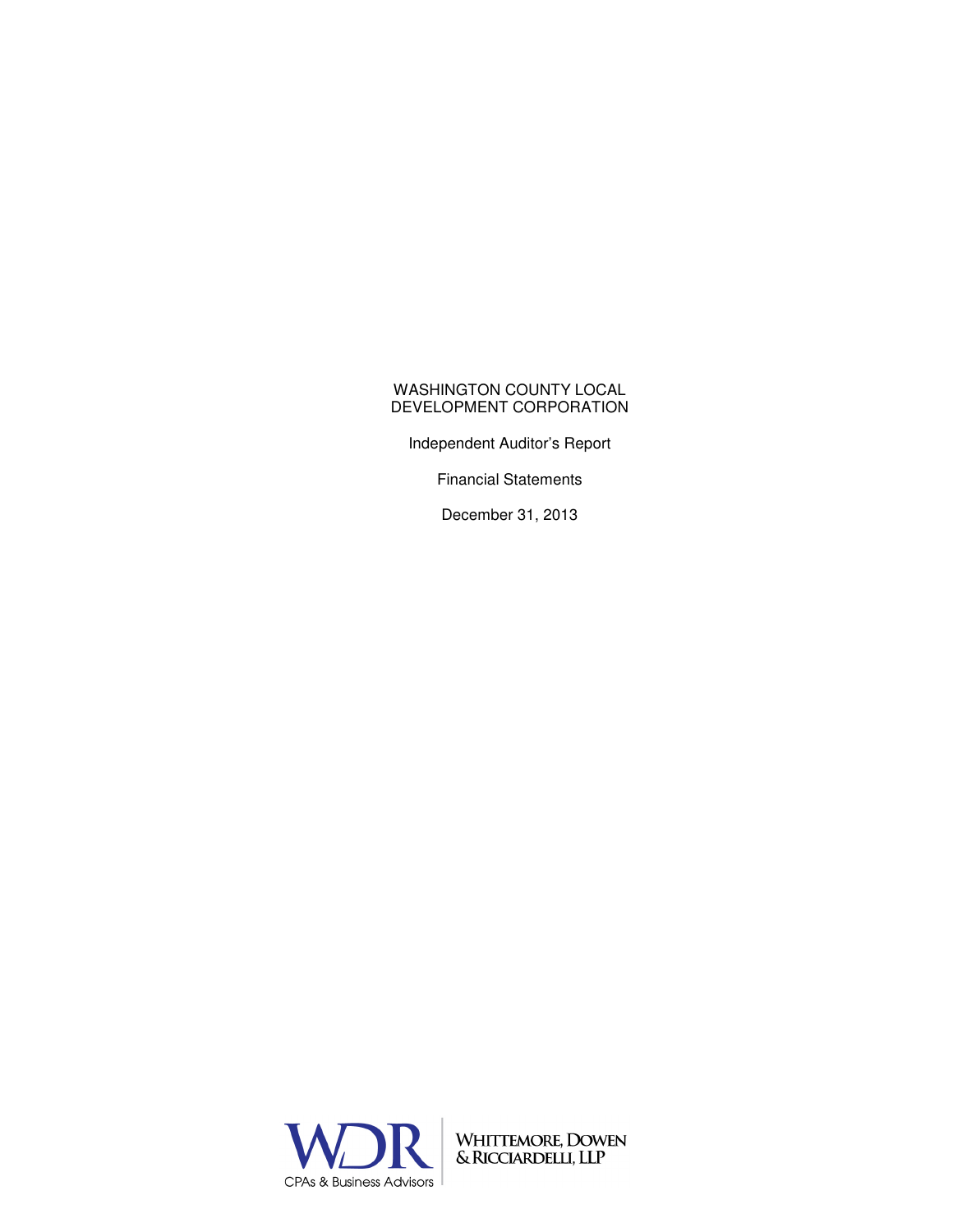# Table of Contents

|                                                                                                                                                                                                                          | Page     |
|--------------------------------------------------------------------------------------------------------------------------------------------------------------------------------------------------------------------------|----------|
| Independent Auditor's Report                                                                                                                                                                                             | $1 - 2$  |
| <b>Financial Statements</b>                                                                                                                                                                                              |          |
| <b>Statement of Financial Position</b>                                                                                                                                                                                   | 3        |
| <b>Statement of Activities</b>                                                                                                                                                                                           | 4        |
| <b>Statement of Cash Flows</b>                                                                                                                                                                                           | 5        |
| Notes to Financial Statements                                                                                                                                                                                            | $6 - 12$ |
| Independent Auditor's Report on Internal Control Over Financial Reporting and<br>on Compliance and Other Matters Based on an Audit of Financial Statements<br>Performed in Accordance With Government Auditing Standards | 13-14    |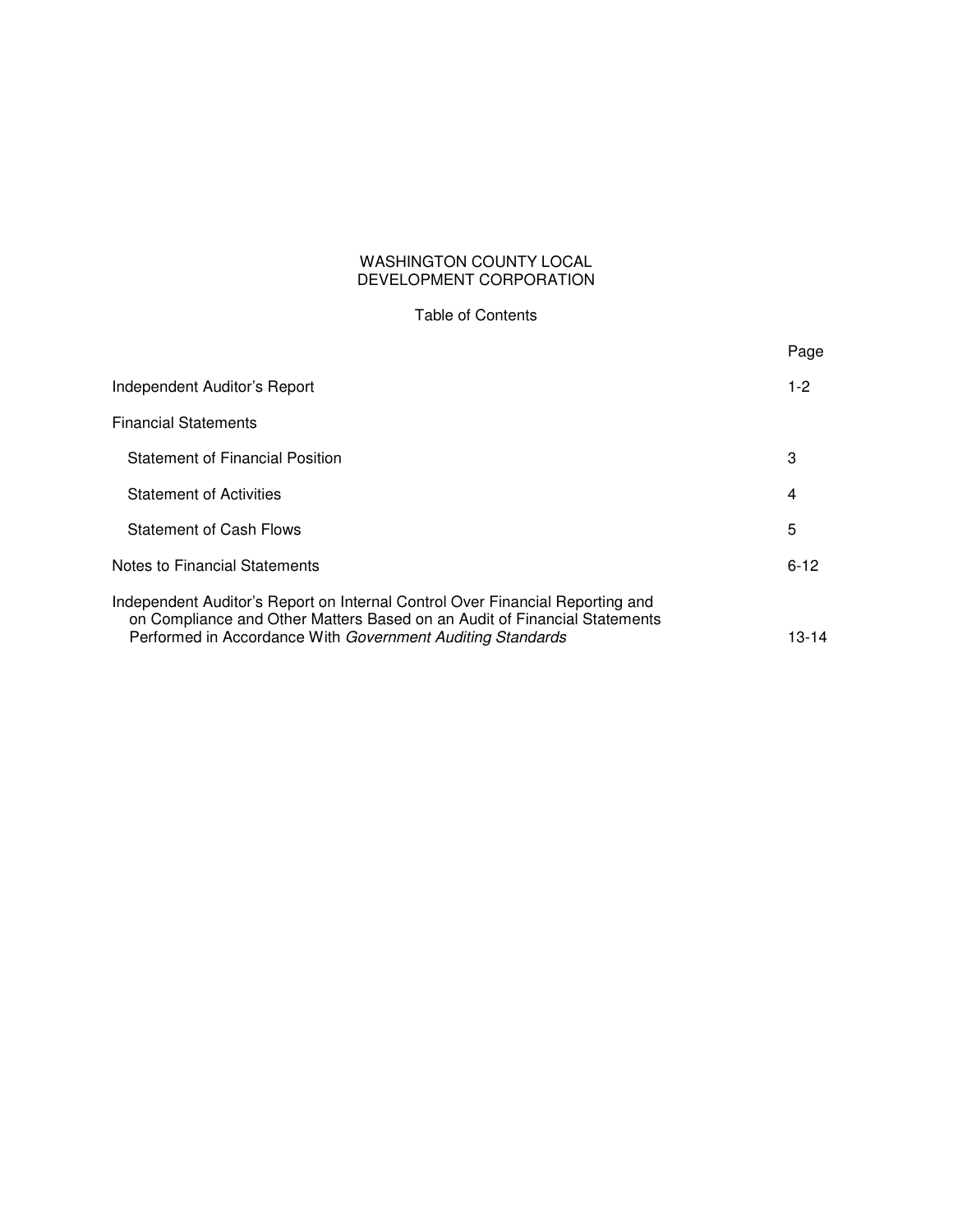

**WHITTEMORE, DOWEN** & RICCIARDELLI, LLP

333 Aviation Road, Building B Queensbury, NY 12804

112 Spring Street, Suite 307 Saratoga Springs, NY 12866

P (518) 792-0918 F (518) 743-0882 www.wdrcpa.com



# INDEPENDENT AUDITOR'S REPORT

To The Board of Directors Washington County Local Development Corporation Fort Edward, NY 12828

## **Report on the Financial Statements**

We have audited the accompanying financial statement of Washington County Local Development Corporation (a nonprofit organization), a component unit of Washington County, as of December 31, 2013, which comprise the statement of financial position and the related statements of activities and cash flows for the year then ended, and the related notes to the financial statements.

#### **Management's Responsibility for the Financial Statements**

Management is responsible for the preparation and fair presentation of these financial statements in accordance with accounting principles generally accepted in the United States of America; this includes the design, implementation, and maintenance of internal control relevant to the preparation and fair presentation of financial statements that are free from material misstatement, whether due to fraud or error.

## **Auditor's Responsibility**

Our responsibility is to express an opinion on these financial statements based on our audit. We conducted our audit in accordance with auditing standards generally accepted in the United States of America and the standards applicable to financial audits contained in Government Auditing Standards, issued by the Comptroller General of the United States. Those standards require that we plan and perform the audit to obtain reasonable assurance about whether the financial statements are free of material misstatement.

An audit involves performing procedures to obtain audit evidence about the amounts and disclosures in the financial statements. The procedures selected depend on the auditor's judgment, including the assessment of the risk of material misstatement of the financial statements, whether due to fraud or error. In making those risk assessments, the auditor considers internal control relevant to the entity's preparation and fair presentation of the financial statements in order to design audit procedures that are appropriate in the circumstances, but not for the purpose of expressing an opinion on the effectiveness of the entity's internal control. Accordingly, we express no such opinion. An audit also includes evaluating the appropriateness of accounting policies used and the reasonableness of significant accounting estimates made by management, as well as evaluating the overall presentation of the financial statements.

We believe that the audit evidence we have obtained is sufficient and appropriate to provide a basis for our overall opinion.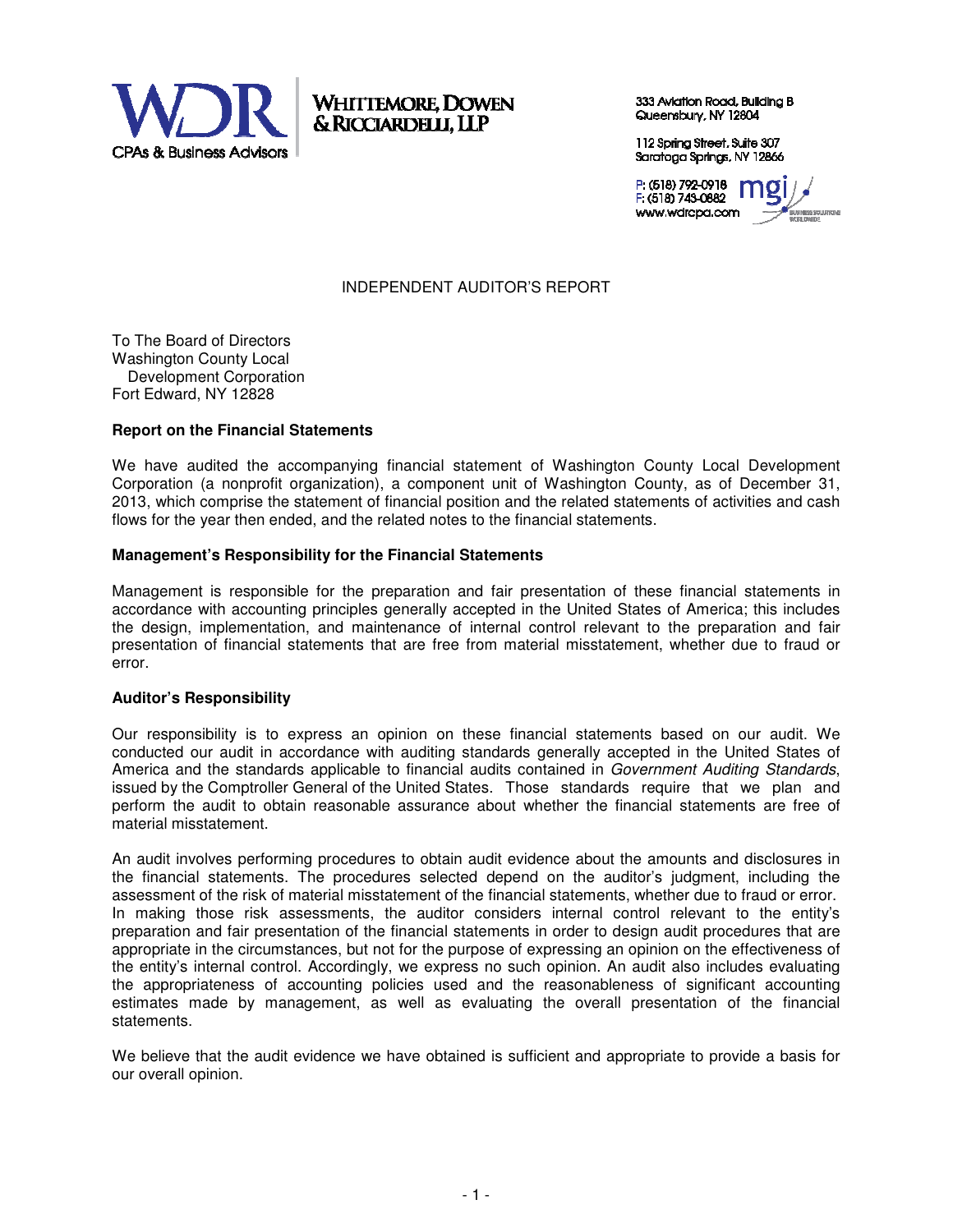# **Opinion**

In our opinion, the financial statements referred to above present fairly, in all material respects, the financial position of Washington County Local Development Corporation as of December 31, 2013, and the changes in its net assets and its cash flows for the year then ended in conformity with accounting principles generally accepted in the United States of America.

## **Other Reporting Required by Government Auditing Standards**

In accordance with Government Auditing Standards, we have also issued our report dated February 7, 2014 on our consideration of Washington County Local Development Corporation's internal control over financial reporting and our tests of its compliance with certain provisions of laws, regulations, contracts and grant agreements and other matters. The purpose of that report is to describe the scope of our testing of internal control over financial reporting and compliance and the results of that testing and not to provide an opinion on the internal control over financial reporting or on compliance. That report is an integral part of an audit performed in accordance with Government Auditing Standards in considering Washington County Local Development Corporation's internal control over financial reporting and compliance.

# **INhittemore, Dowen & Ricciardelli, LIP**

Whittemore, Dowen & Ricciardelli, LLP Queensbury, New York

February 7, 2014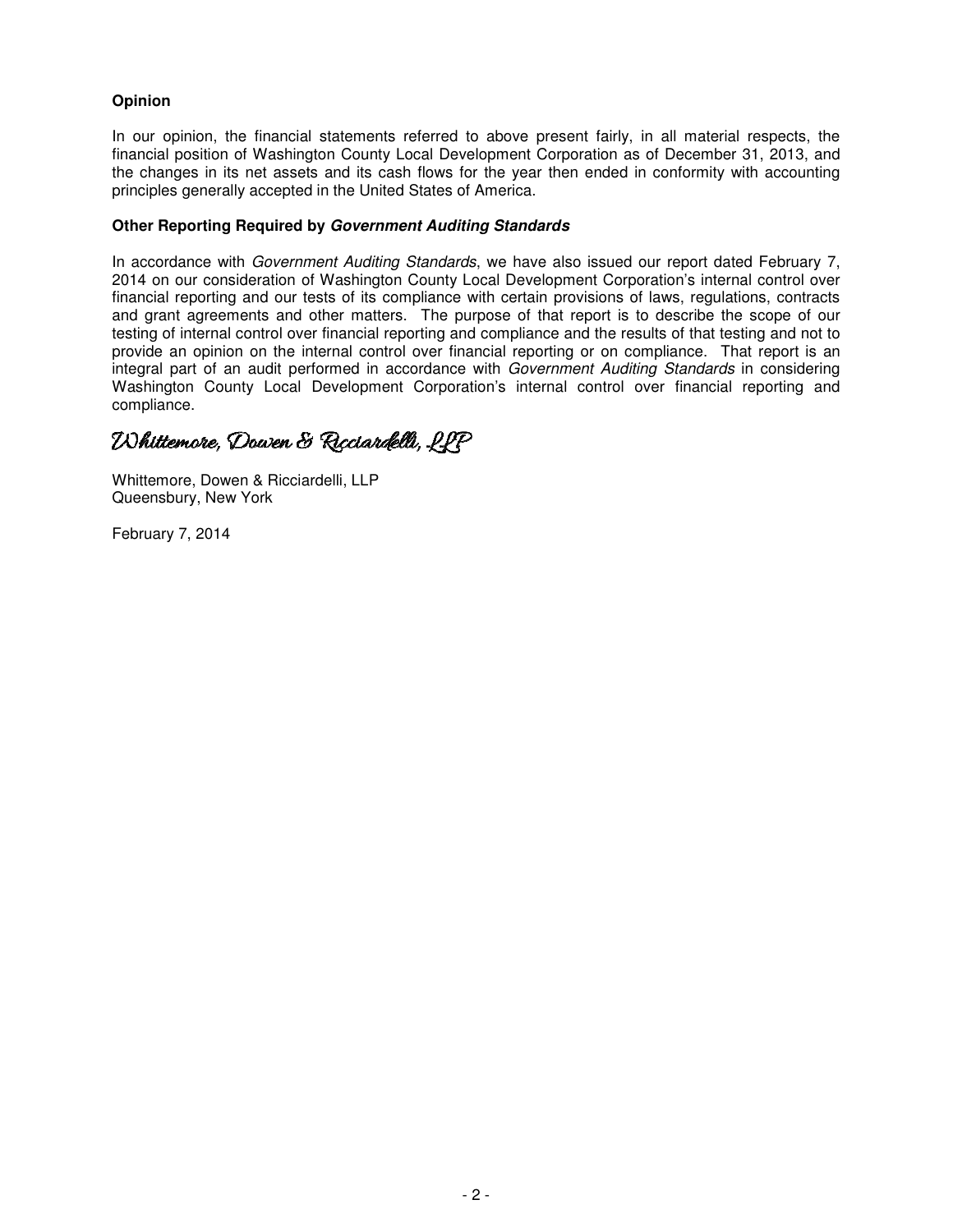#### Statement of Financial Position

December 31, 2013

|                                                |               | Restricted             |             | Unrestricted             |                            |
|------------------------------------------------|---------------|------------------------|-------------|--------------------------|----------------------------|
|                                                | Income        | Intermediary           |             |                          |                            |
|                                                | After         | Relending              | Empire      |                          |                            |
| <b>ASSETS</b>                                  | Closeout      | Program                | Zone        |                          | Total                      |
| <b>Current Assets:</b>                         |               |                        |             |                          |                            |
| Cash-checking<br>Cash-time deposit             | \$            | \$<br>69,241<br>22,000 | \$<br>4,978 | 954,889<br>\$<br>678,298 | \$<br>1,029,108<br>700,298 |
| Current portion, loans receivable              | 12,013        | 33,622                 |             | 250,495                  | 296,130                    |
| Interest receivable                            |               | 209                    |             | 2,518                    | 2,727                      |
|                                                |               |                        |             |                          |                            |
| <b>Total Current Assets</b>                    | 12,013        | 125,072                | 4,978       | 1,886,200                | 2,028,263                  |
| Other Assets:                                  |               |                        |             |                          |                            |
| Loans receivable, net of current portion       | 236,386       | 198,301                |             | 1,705,367                | 2,140,054                  |
| Allowance for doubtful accounts                | (3,862)       | (22,000)               |             |                          | (25, 862)                  |
| <b>Total Other Assets</b>                      | 232,524       | 176,301                |             | 1,705,367                | 2,114,192                  |
| <b>Total Assets</b>                            | 244,537       | 301,373<br>\$          | 4,978<br>\$ | 3,591,567<br>\$          | \$4,142,455                |
| LIABILITIES AND FUND EQUITY                    |               |                        |             |                          |                            |
| <b>Current Liabilities:</b>                    |               |                        |             |                          |                            |
| Accounts payable                               | \$            | \$                     | \$          | 67<br>\$                 | \$<br>67                   |
| Current portion of loan payable                |               | 10,629                 |             |                          | 10,629                     |
| <b>Total Current Liabilities</b>               |               | 10,629                 |             | 67                       | 10,696                     |
| Long-Term Liabilities:                         |               |                        |             |                          |                            |
| Long-term loan payable, net of current portion |               | 160,033                |             |                          | 160,033                    |
| <b>Total Long-Term Liabilities</b>             |               | 160,033                |             |                          | 160,033                    |
| <b>Total Liabilities</b>                       |               | 170,662                |             | 67                       | 170,729                    |
| <b>Fund Equity</b>                             | 244,537       | 130,711                | 4,978       | 3,591,500                | 3,971,726                  |
| Total Liabilities and Fund Equity              | 244,537<br>\$ | 301,373<br>\$          | 4,978<br>\$ | 3,591,567<br>\$          | \$4,142,455                |
|                                                |               |                        |             |                          |                            |

See Independent Auditor's Report and Notes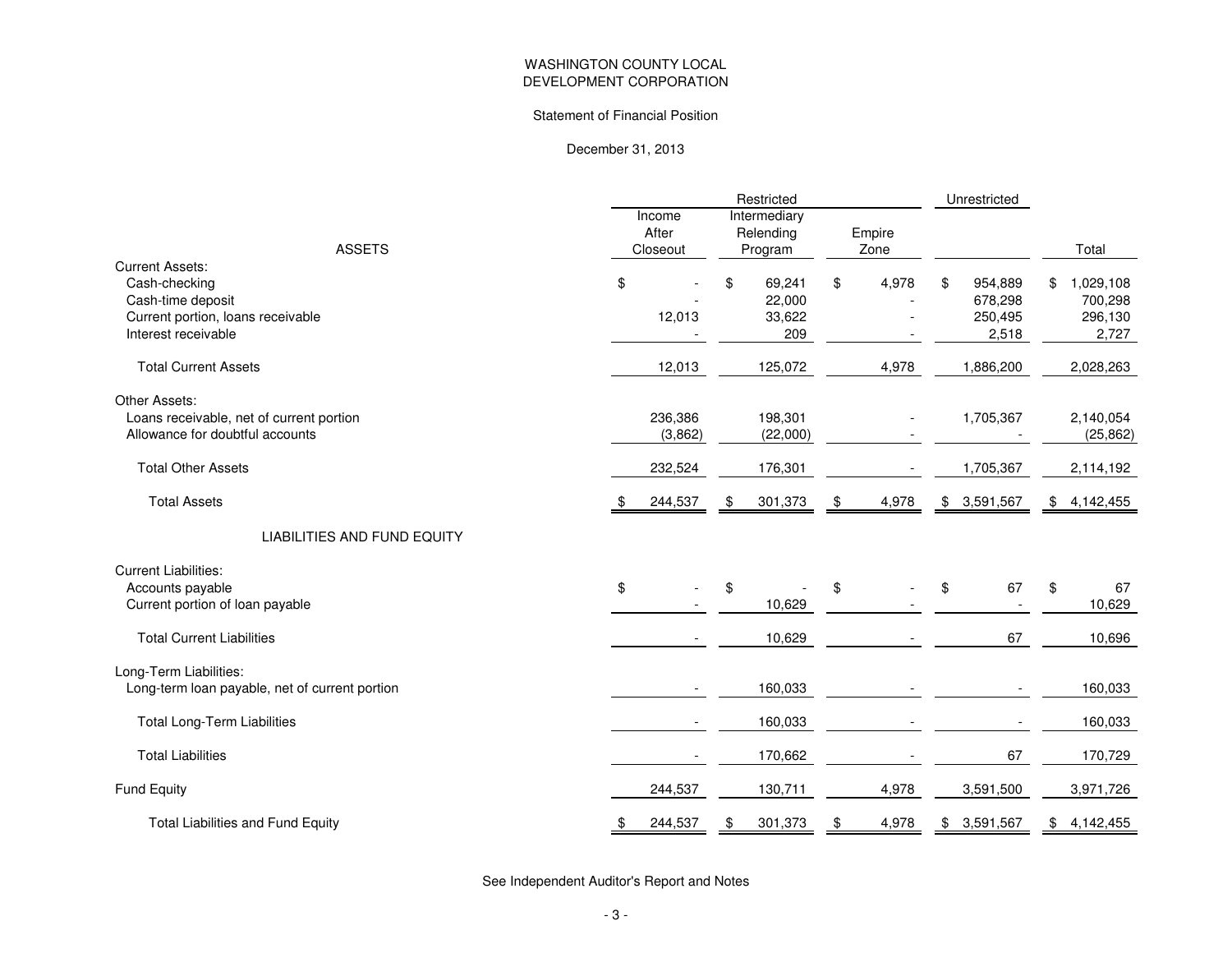#### Statement of Activities

#### Year Ended December 31, 2013

|                                                                                                                                                              |                             | Unrestricted                         |                      |                                                             |                                                                   |
|--------------------------------------------------------------------------------------------------------------------------------------------------------------|-----------------------------|--------------------------------------|----------------------|-------------------------------------------------------------|-------------------------------------------------------------------|
| <b>REVENUES</b>                                                                                                                                              | Income<br>After<br>Closeout | Intermediary<br>Relending<br>Program | Empire<br>Zone       |                                                             | Total                                                             |
| Interest on loans<br>Interest on time deposits<br>Contributions/grants<br>Origination fees<br>Loan late charge fee<br>Events                                 | \$<br>2,632                 | 12,658<br>\$<br>85                   | \$<br>$\overline{c}$ | \$<br>117,637<br>1,935<br>89,125<br>5,425<br>1,410<br>4,915 | \$<br>132,927<br>2,022<br>89,125<br>5,425<br>1,410<br>4,915       |
| Miscellaneous<br>Net assets released from unrestricted income                                                                                                | (19, 035)                   |                                      |                      | 100<br>19,035                                               | 100                                                               |
| <b>Total Revenues</b>                                                                                                                                        | (16, 403)                   | 12,743                               | $\overline{c}$       | 239,582                                                     | 235,924                                                           |
| <b>EXPENDITURES</b>                                                                                                                                          |                             |                                      |                      |                                                             |                                                                   |
| Payroll expenses<br>Professional fees<br>Interest expense<br>Insurance<br>Office expense<br>Planning expense<br>Marketing and advertising<br>Meeting expense |                             | 1,694                                |                      | 98,441<br>15,938<br>2,414<br>997<br>26<br>6,338<br>2,531    | 98,441<br>15,938<br>1,694<br>2,414<br>997<br>26<br>6,338<br>2,531 |
| Miscellaneous<br>Bad debt expense                                                                                                                            | (526)                       |                                      |                      | 62                                                          | 62<br>(526)                                                       |
| <b>Total Expenditures</b>                                                                                                                                    | (526)                       | 1,694                                |                      | 126,747                                                     | 127,915                                                           |
| Excess (Deficit) of Revenues Over Expenditures                                                                                                               | (15, 877)                   | 11,049                               | $\overline{c}$       | 112,835                                                     | 108,009                                                           |
| Fund Equity at Beginning of Year                                                                                                                             | 260,414                     | 119,662                              | 4,976                | 3,478,665                                                   | 3,863,717                                                         |
| Fund Equity at End of Year                                                                                                                                   | 244,537<br>\$               | 130,711<br>\$                        | 4,978<br>\$          | 3,591,500<br>\$                                             | 3,971,726<br>\$                                                   |

See Independent Auditor's Report and Notes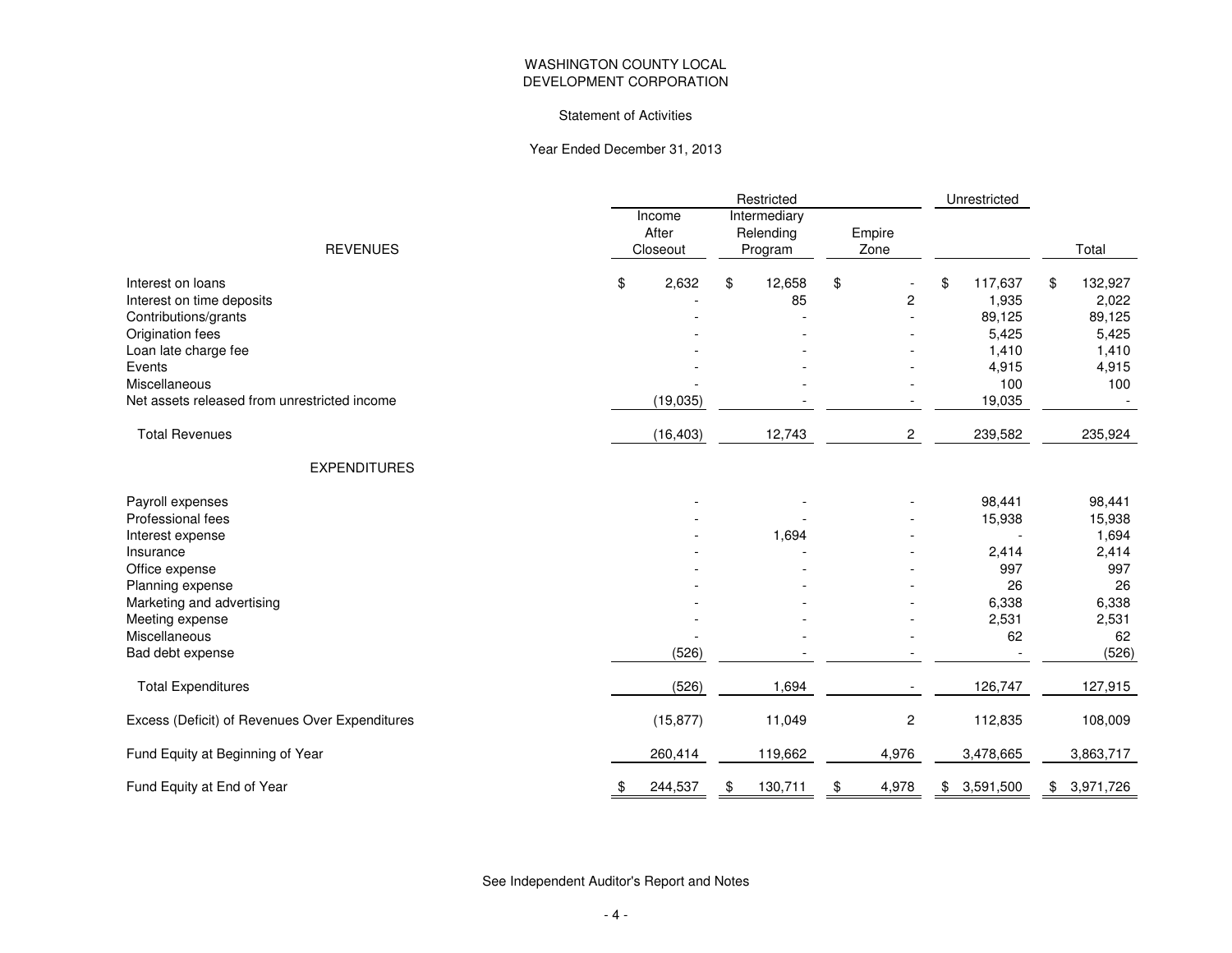# DEVELOPMENT CORPORATION WASHINGTON COUNTY LOCAL

# Statement of Cash Flows

## Year Ended December 31, 2013

| Cash Flows From Operating Activities:                            |               |
|------------------------------------------------------------------|---------------|
| <b>Excess of Revenues Over Expenditures</b>                      | \$<br>108,009 |
| Adjustments to Reconcile Excess of Revenues Over Expenditures to |               |
| Net Cash Provided (Used) by Operating Activities:                |               |
| (Increase) Decrease in:                                          |               |
| Accounts receivable                                              | 152           |
| Loans receivable                                                 | 206,634       |
| Interest receivable                                              | 4,022         |
| Increase (Decrease) in:                                          |               |
| Accounts payable                                                 | (1,075)       |
| Allowance for doubtful accounts                                  | (650)         |
| Intermediary relending program loan payable                      | (10, 645)     |
| Net Cash Provided (Used) by Operating Activities                 | 306,447       |
| Cash and Cash Equivalents at Beginning of Year                   | 1,422,959     |
| Cash and Cash Equivalents at End of Year                         | 1,729,406     |
|                                                                  |               |
| Supplemental Disclosures of Cash Flow Information:               |               |
| Cash Paid During the Year for:                                   |               |
| Interest                                                         | \$<br>1,694   |

See Independent Auditor's Report and Notes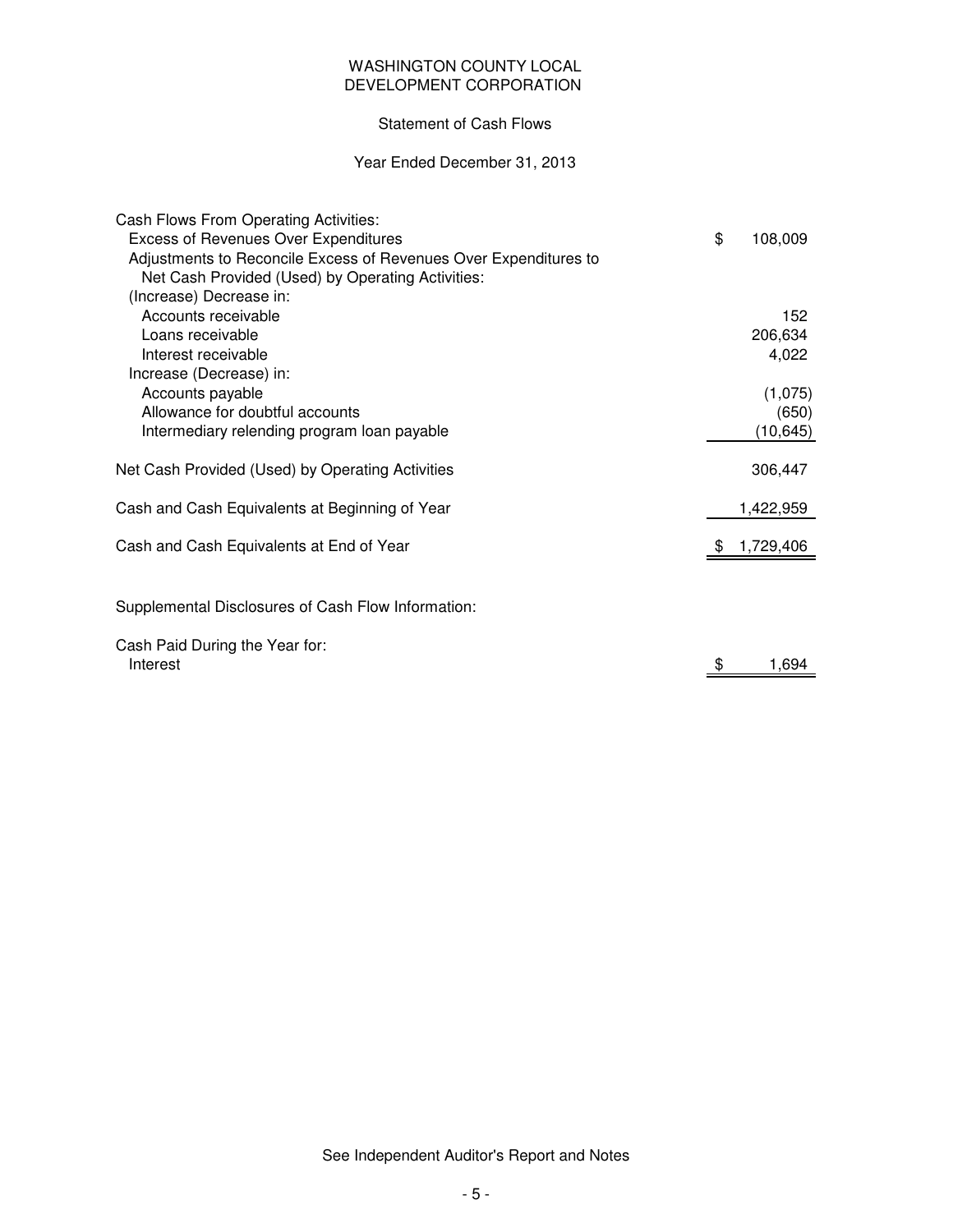#### Notes to Financial Statements

December 31, 2013

#### **Summary of Significant Accounting Policies**

The summary of significant accounting policies of Washington County Local Development Corporation is presented to assist in understanding the Washington County Local Development Corporation's financial statements. The financial statements and notes are representations of the Washington County Local Development Corporation's management, which is responsible for their integrity and objectivity. These accounting policies conform to generally accepted accounting principles and have been consistently applied in the preparation of the financial statements.

#### **Organization**

Washington County Local Development Corporation was incorporated in 1985 under the Not-for-Profit Law of the State of New York for the purpose of relieving and reducing unemployment by promoting and providing job opportunities for low to moderate income residents of Washington County. This is accomplished through loans to qualifying employers. In 1986, Washington County contracted with the Local Development Corporation to administer a revolving loan program created by the repayments of low interest loans issued by the Washington County Community Development Program. The County Board of Supervisors assigned all loans to the Local Development Corporation for no consideration. The Local Development Corporation is a component unit of Washington County and is included as such in the County's general-purpose financial statements.

#### Revenue Recognition

The Washington County Local Development Corporation's primary source of revenue is from principal and interest repayments received on loans issued by the Local Development Corporation through the HUD Program and the Intermediary Relending Program.

#### Accounting Method

The Washington County Local Development Corporation accounts for all transactions on the accrual method of accounting.

#### Allowance for Doubtful Accounts

Bad debts are provided on the allowance method based on historical experience and management's evaluation of outstanding loans receivable at the end of each year.

#### Use of Estimates

The preparation of financial statements in conformity with generally accepted accounting principles requires management to make estimates and assumptions that affect the reported amounts of assets and liabilities and disclosure of contingent assets and liabilities at the date of the financial statements and the reported amounts of revenues and expenses during the reporting period. Actual results could differ from those estimates.

#### Income Taxes

The Washington County Local Development Corporation is an exempt organization under Sec. (501)(c)(4) of the Internal Revenue Code. As of December 31, 2013, the tax years that remain subject to examination by taxing authorities begin with 2010.

#### Cash and Cash Equivalents

For purposes of the statement of cash flows, Washington County Local Development Corporation considers all highly liquid debt instruments purchased with a maturity of 90 days or less to be cash equivalents.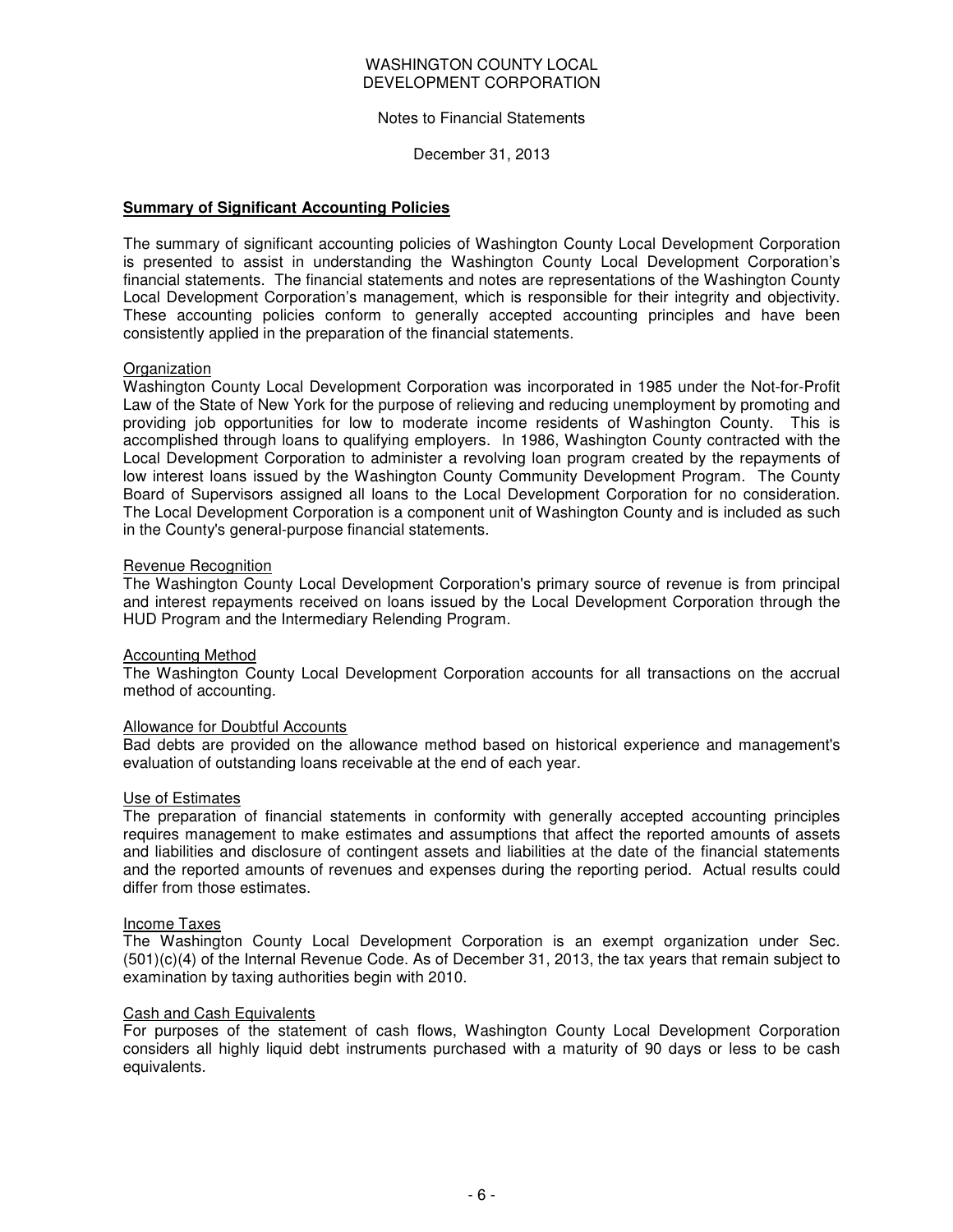### Notes to Financial Statements

December 31, 2013

## **Concentration of Credit Risk**

Financial instruments which potentially expose the organization to concentration of credit risk consist primarily of loans receivable. Management considers the loans net of allowances to be fully collectible.

Washington County Local Development Corporation had funds on deposit at local banks totaling \$1,711,616 at December 31, 2013. These deposits are fully insured by Federal Deposit Insurance Corporation, pledged collateral and a letter of credit.

## **Loans Receivable**

Loans receivable consisted of the following at December 31, 2013:

|    |                                                                                                                                                                                                                                                                                               | CDBG<br>Loans | <b>IRP</b><br>Loans |
|----|-----------------------------------------------------------------------------------------------------------------------------------------------------------------------------------------------------------------------------------------------------------------------------------------------|---------------|---------------------|
| 1) | Loaned \$25,000 on November 14, 1995 due in<br>monthly payments of \$403 through October 1, 2002,<br>including interest at 7.25% per annum. (Receiving<br>\$50 per month payment).                                                                                                            | \$<br>3,862   |                     |
| 2) | Loaned \$350,000 on June 30, 2003 due in monthly<br>payments of \$3,178 through January 22, 2015,<br>including interest at 4% per annum. On January 19,<br>2010 the loan was modified reducing the monthly<br>payments to \$1,750 with the entire principle balance<br>due, January 21, 2015. | 244,537       |                     |
| 3) | Loaned \$35,000 on August 20, 2004 due in monthly<br>payments of \$355 through September 20, 2014,<br>including interest at 4% per annum.                                                                                                                                                     | 15,074        |                     |
| 4) | Loaned \$390,000 on December 31, 2006, interest<br>only payments beginning on November 30, 2006 at<br>5.19% per annum.<br>Principal payments due in<br>monthly payments of \$3,208, beginning on May 31,<br>2007 through September 30, 2021, including interest<br>at 5.19% per annum.        | 246,976       |                     |
| 5) | Loaned \$150,000 on December 15, 2006 due in<br>monthly payments of \$1,207 through November 1,<br>2021, including interest at 5.19% per annum.                                                                                                                                               | 90,319        |                     |
| 6) | Loaned \$45,000 on July 26, 2007 due in monthly<br>payments of \$483 through July 26, 2017, including<br>interest at 5.19% per annum.                                                                                                                                                         | 16,810        |                     |
| 7) | Loaned \$19,539 on December 18, 2008 due in<br>monthly payments of \$295 through March 18, 2016,<br>including interest at 4% per annum.                                                                                                                                                       | 7,997         |                     |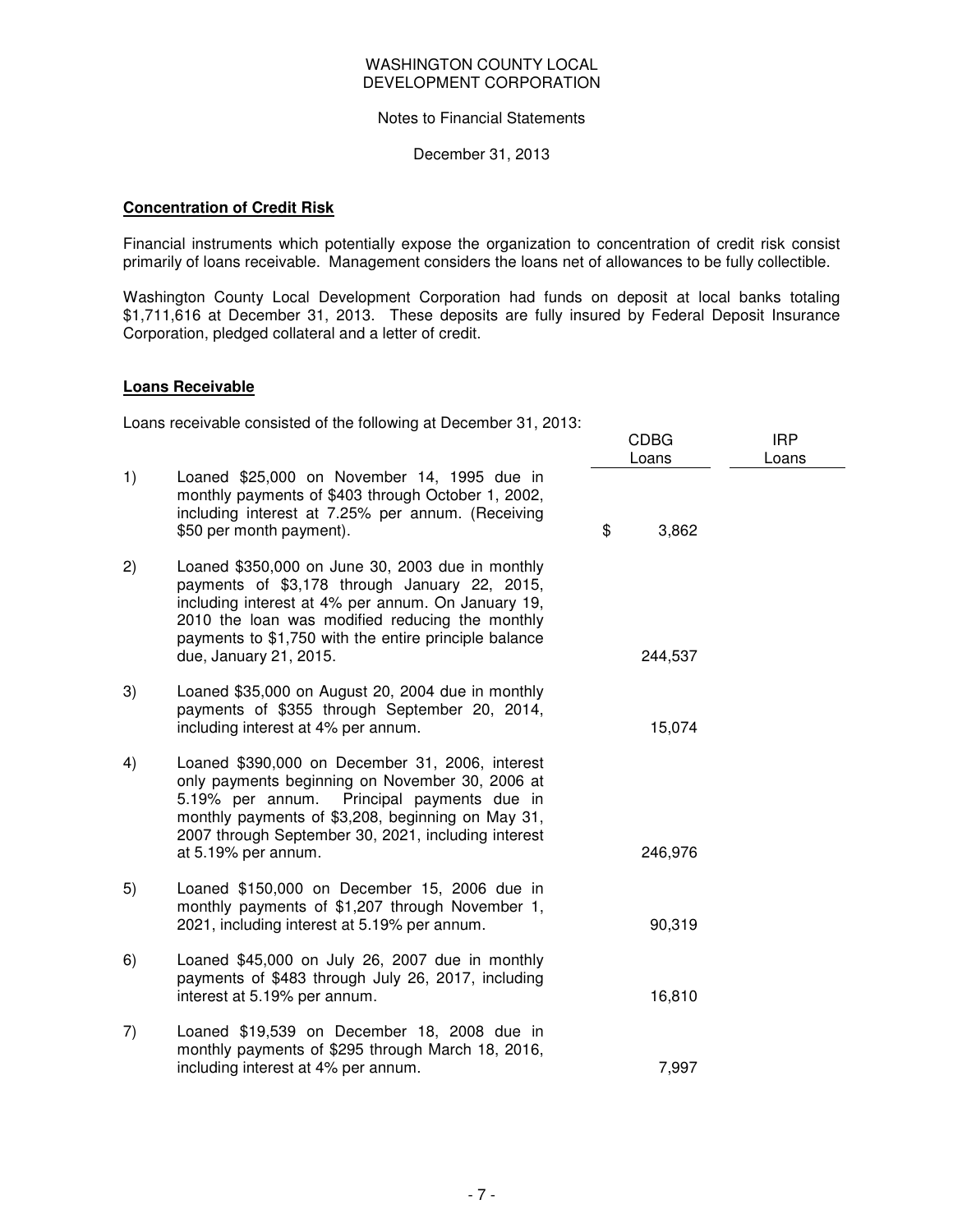## Notes to Financial Statements

# December 31, 2013

# **Loans Receivable – Continued**

|     |                                                                                                                                                                                        | <b>CDBG</b><br>Loans | <b>IRP</b><br>Loans |
|-----|----------------------------------------------------------------------------------------------------------------------------------------------------------------------------------------|----------------------|---------------------|
| 8)  | Loaned \$60,000 on July 24, 2009 due in monthly<br>payments of \$822 through July 24, 2016, including<br>interest at 4% per annum.                                                     | 25,814               |                     |
| 9)  | Loaned \$65,000 on July 2, 2009 due in monthly<br>payments of \$660 through June 2, 2019, including<br>interest at 4% per annum.                                                       | 38,433               |                     |
| 10) | Loaned \$150,000 on May 28, 2009 due in monthly<br>payments of \$2,351 through June 28, 2015,<br>including interest at 4% per annum.                                                   | 43,873               |                     |
| 11) | Loaned \$125,000 on October 5, 2009 due in monthly<br>payments of \$993 through August 8, 2024, including<br>interest at 5% per annum.                                                 | 98,662               |                     |
| 12) | Loaned \$210,000 on November 3, 2009 due in<br>monthly payments of \$1,559 through October 3,<br>2024, including interest at 4% per annum.                                             | 164,840              |                     |
| 13) | Loaned \$150,000 on November 11, 2009 due in<br>monthly payments of \$1,114 through October 19,<br>2024, including interest at 4% per annum.                                           | 117,732              |                     |
| 14) | Loaned \$20,000 on September 10, 2009 due in<br>monthly payments of \$378 through March 10, 2015,<br>including interest at 5% per annum.                                               | 5,492                |                     |
| 15) | Loaned \$180,000 on April 29, 2010 due in monthly<br>payments of \$1,915 through August 5, 2017<br>including interest at 5% per annum.                                                 | 143,854              |                     |
| 16) | Loaned \$120,000 on April 8, 2010 at 5.5% interest.<br>Payments of interest only to begin on January 21,<br>2012 through May 8, 2016 when the entire principal<br>balance will be due. | 119,984              |                     |
| 17) | Loaned \$8,149 on April 1, 2010 due in monthly<br>payments of \$169 through March 1, 2015 including<br>interest at 5.5% per annum.                                                     | 1,232                |                     |
| 18) | Loaned \$20,000 on November 18, 2010 due in<br>monthly payments of \$383 through November 18,<br>2015 including interest at 5.5% per annum.                                            | 8,331                |                     |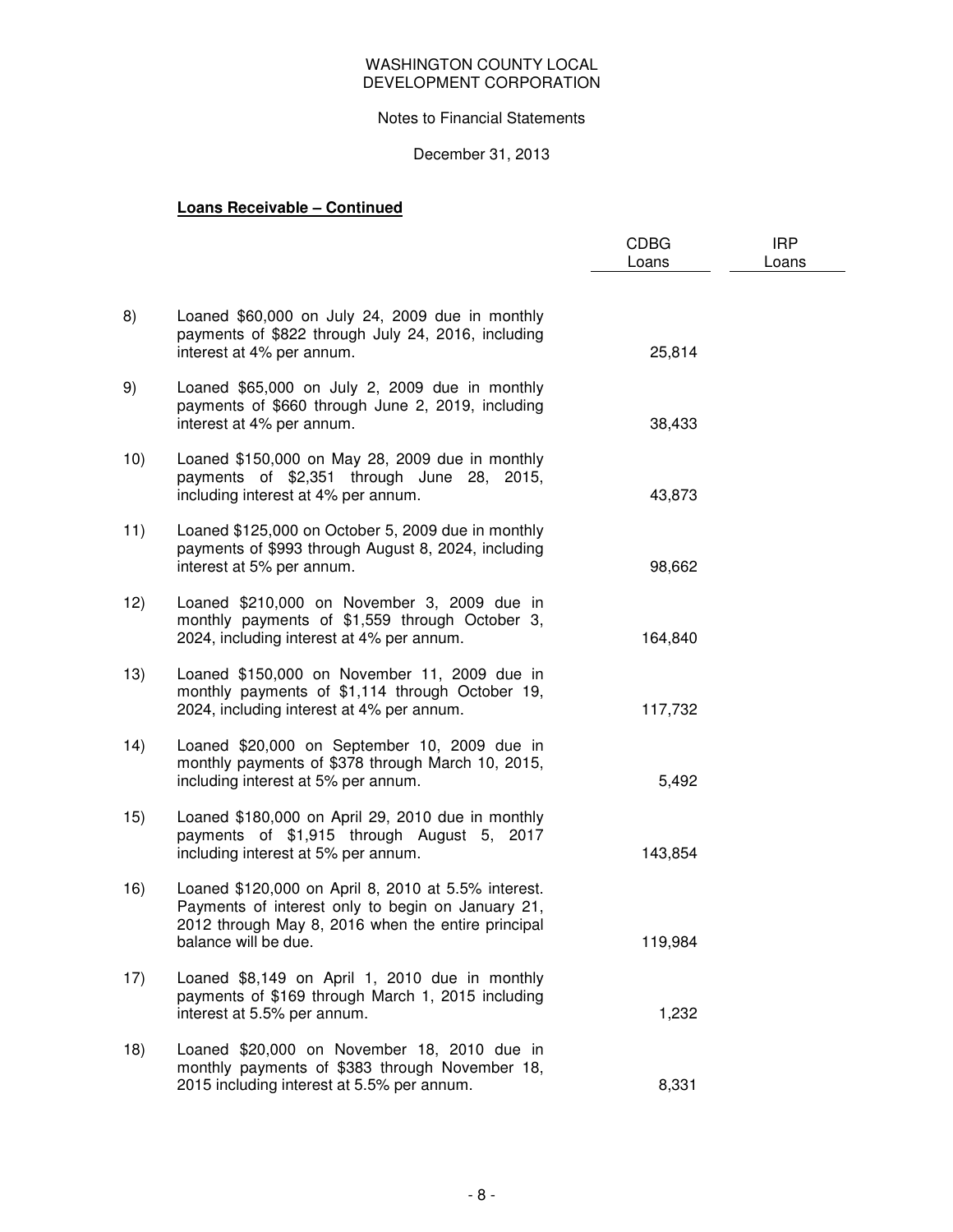## Notes to Financial Statements

## December 31, 2013

|      | <b>Loans Receivable - Continued</b>                                                                                                                  | <b>CDBG</b><br>Loans | <b>IRP</b><br>Loans |
|------|------------------------------------------------------------------------------------------------------------------------------------------------------|----------------------|---------------------|
| 19)  | Loaned \$85,000 on April 8, 2010 due in monthly<br>payments of \$1,607 through June 8, 2015 including<br>the default interest rate at 16% per annum. | 43,768               |                     |
| (20) | Loaned \$145,000 on August 4, 2011 due in monthly<br>payments of \$1,616 through July 4, 2021 including<br>interest at 6% per annum.                 | 118,622              |                     |
| 21)  | Loaned \$140,000 on October 27, 2011 due in<br>monthly payments of \$1,150 through October 27,<br>2018 including interest at 5.5% per annum.         | 126,262              |                     |
| (22) | Loaned \$97,000 on June 21, 2011 due in monthly<br>payments of \$1,421 through June 21, 2019 including<br>interest at 6% per annum.                  | 68,142               |                     |
| 23)  | Loaned \$145,000 on August 3, 2011 due in monthly<br>payments of \$1,191 through August 3, 2026<br>including interest at 5.5% per annum.             | 128,743              |                     |
| 24)  | Loaned \$30,000 on November 29, 2011 due in<br>monthly payments of \$574 through November 29,<br>2016 including interest at 5.5% per annum.          | 17,968               |                     |
| 25)  | Loaned \$100,000 on October 26, 2012 due in<br>monthly payments of \$1,441 through February 26,<br>2020 including interest at 5.5% per annum.        | 90,009               |                     |
| 26)  | Loaned \$25,000 on August 19, 2010 due in monthly<br>payments of \$478 through January 19, 2016<br>including interest at 16% per annum.              | 15,195               |                     |
| 27)  | Loaned \$10,000 on August 23, 2013 due in monthly<br>payments of \$194 through December 23, 2018<br>including interest at 6% per annum.              | 10,000               |                     |
| (28) | Loaned \$150,000 on March 18, 2013 due in monthly<br>payments of 2,198 through June 18, 2020 including<br>interest at 6% per annum.                  | 141,280              |                     |
| 29)  | Loaned \$37,500 on December 20, 2013 due in<br>monthly payments of \$718 through June 20, 2018<br>including interest at 5.5% per annum.              | 37,500               |                     |
| 30)  | Loaned \$12,950 on December 20, 2013 due in<br>monthly payments of \$251 through October 20, 2018<br>including interest at 6% per annum.             | 12,950               |                     |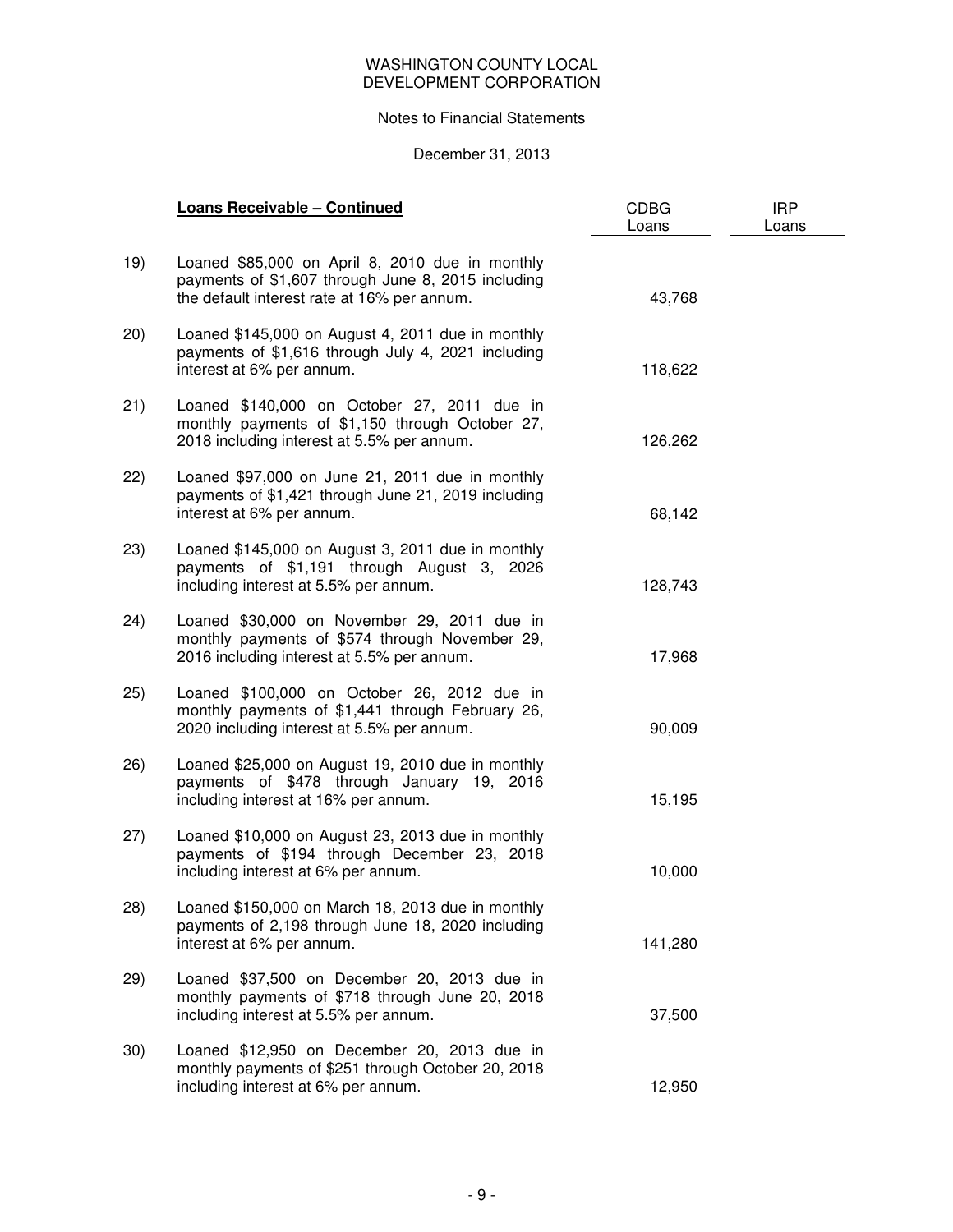#### Notes to Financial Statements

## December 31, 2013

|     | <b>Loans Receivable - Continued</b>                                                                                                             | <b>CDBG</b><br>Loans | <b>IRP</b><br>Loans |          |  |
|-----|-------------------------------------------------------------------------------------------------------------------------------------------------|----------------------|---------------------|----------|--|
| 31) | Loaned \$75,000 on November 5, 2004 due in<br>monthly payments of \$798 through September 1,<br>2014, including interest at 5% per annum.       |                      | \$                  | 6,942    |  |
| 32) | Loaned \$100,000 on December 3, 2009 due in<br>monthly payments of \$743 through December 3,<br>2024, including interest at 5% per annum.       |                      |                     | 83,030   |  |
| 33) | Loaned \$145,000 on September 21, 2011 due in<br>monthly payments of \$2,054 through September 21,<br>2018, including interest at 5% per annum. |                      |                     | 103,880  |  |
| 34) | Loaned \$40,000 on November 27, 2012 due in<br>monthly payments of \$329 through November 27,<br>2027, including interest at 5.5% per annum.    |                      |                     | 38,071   |  |
|     | Total loans receivable                                                                                                                          | 2,204,261            |                     | 231,923  |  |
|     | Less: current portion                                                                                                                           | (262, 508)           |                     | (33,622) |  |
|     | Long-term portion                                                                                                                               | 1,941,753            | \$                  | 198,301  |  |

# **Allowance for Doubtful Accounts**

The allowance for doubtful accounts established in the Intermediary Relending Program (IRP) in the amount of \$22,000 is in accordance with a requirement by the U.S. Department of Agriculture. There are no delinquent IRP loans as of December 31, 2013.

The allowance for doubtful accounts of \$3,862 in the Income after Closeout Programs and CDBG represents the balance due on one loan.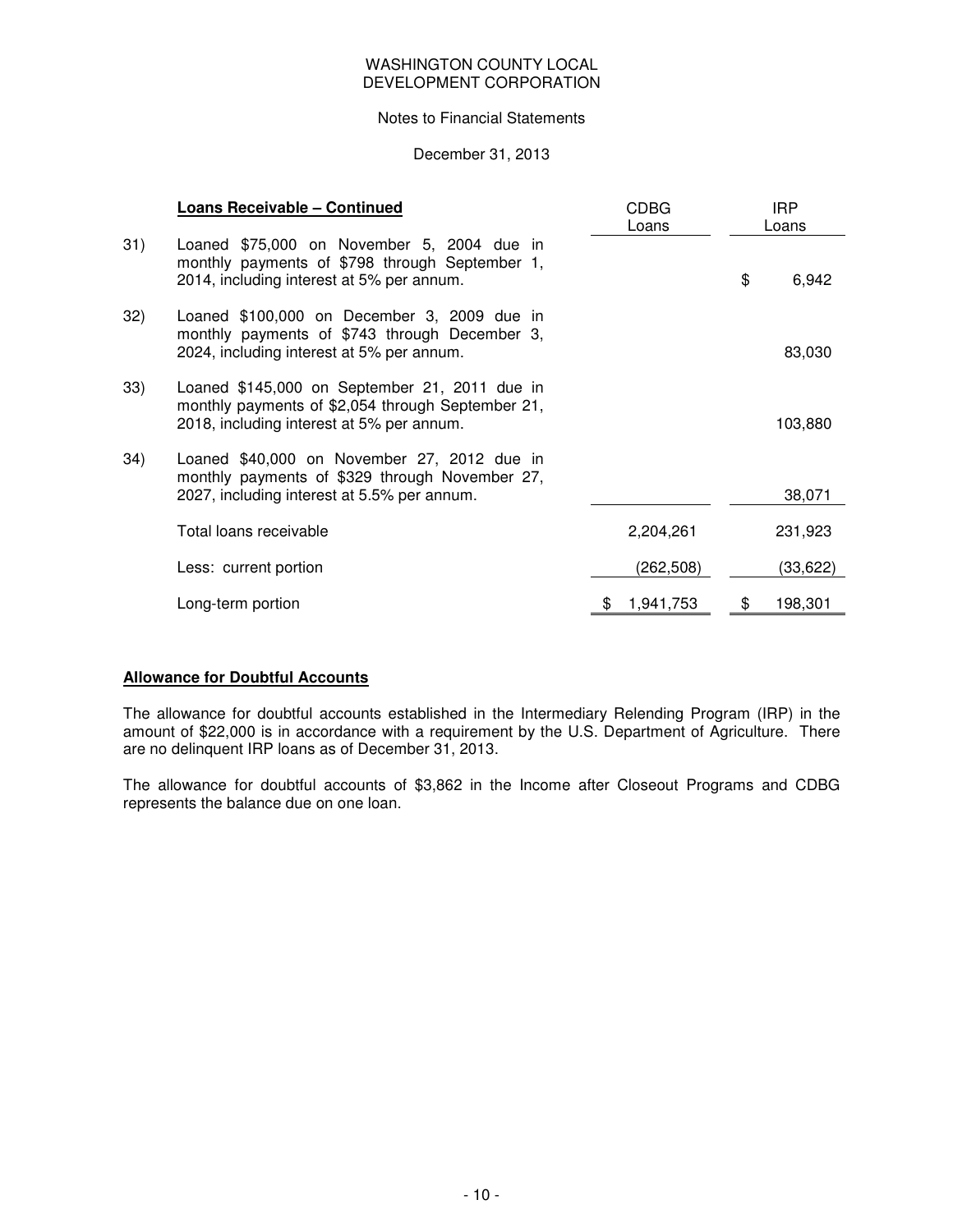#### Notes to Financial Statements

December 31, 2013

## **Restricted and Unrestricted Assets**

Receipts, disbursements, and cash balances related to Federal funds which are subject to certain restrictions and unrestricted funds not subject to Federal restrictions are comprised of the following:

|                                                                             |                             | Restricted                           |                |                 |                 |
|-----------------------------------------------------------------------------|-----------------------------|--------------------------------------|----------------|-----------------|-----------------|
|                                                                             | Income<br>After<br>Closeout | Intermediary<br>Relending<br>Program | Empire<br>Zone | Unrestricted    | Total           |
| Cash balances at 12/31/12                                                   | \$                          | \$<br>56,395                         | \$<br>4,976    | \$1,361,588     | \$<br>1,422,959 |
| Receipts:                                                                   |                             |                                      |                |                 |                 |
| Interest in time deposit<br>Principal, interest and late<br>charge payments |                             | 85                                   | $\overline{c}$ | 1,935           | 2,022           |
| received                                                                    | 13,995                      | 47,100                               |                | 493,121         | 554,216         |
| Contributions                                                               |                             |                                      |                | 89,125          | 89,125          |
| Origination fees                                                            |                             |                                      |                | 6,935           | 6,935           |
| Events                                                                      |                             |                                      |                | 4,915           | 4,915           |
| <b>Total receipts</b>                                                       | 13,995                      | 47,185                               | $\overline{2}$ | 596,031         | 657,213         |
| Disbursements:                                                              |                             |                                      |                |                 |                 |
| New loans                                                                   | 13,995                      |                                      |                | 196,456         | 210,451         |
| Payroll expense                                                             |                             |                                      |                | 98,441          | 98,441          |
| Professional fees                                                           |                             |                                      |                | 15,938          | 15,938          |
| Insurance(s)                                                                |                             |                                      |                | 2,414           | 2,414           |
| Principal and interest                                                      |                             |                                      |                |                 |                 |
| expense                                                                     |                             | 12,339                               |                |                 | 12,339          |
| Marketing/advertising                                                       |                             |                                      |                | 6,414           | 6,414           |
| Office expense                                                              |                             |                                      |                | 1,416           | 1,416           |
| Planning expense                                                            |                             |                                      |                | 26              | 26              |
| Miscellaneous expense                                                       |                             |                                      |                | 3,327           | 3,327           |
| <b>Total disbursements</b>                                                  | 13,995                      | 12,339                               |                | 324,432         | 350,766         |
| Cash balances at 12/31/13                                                   | \$                          | \$<br>91,241                         | \$<br>4,978    | \$<br>1,633,187 | \$<br>1,729,406 |
| Cash, checking                                                              | \$                          | \$<br>69,241                         | \$<br>4,978    | \$<br>954,889   | \$<br>1,029,108 |
| Cash, savings                                                               | \$                          | \$<br>22,000                         | \$             | \$<br>678,298   | \$<br>700,298   |

## **Related Party**

The LDC by-laws were amended in 1996 to allow for non-supervisors to be Directors of the Corporation. Each town (17) is represented by the chief elected official or his/her designee. Currently, there are seven non-supervisors on the Board. The Washington County Local Development Corporation is provided office space, administrative and secretarial services, office equipment, and supplies by Washington County without charge.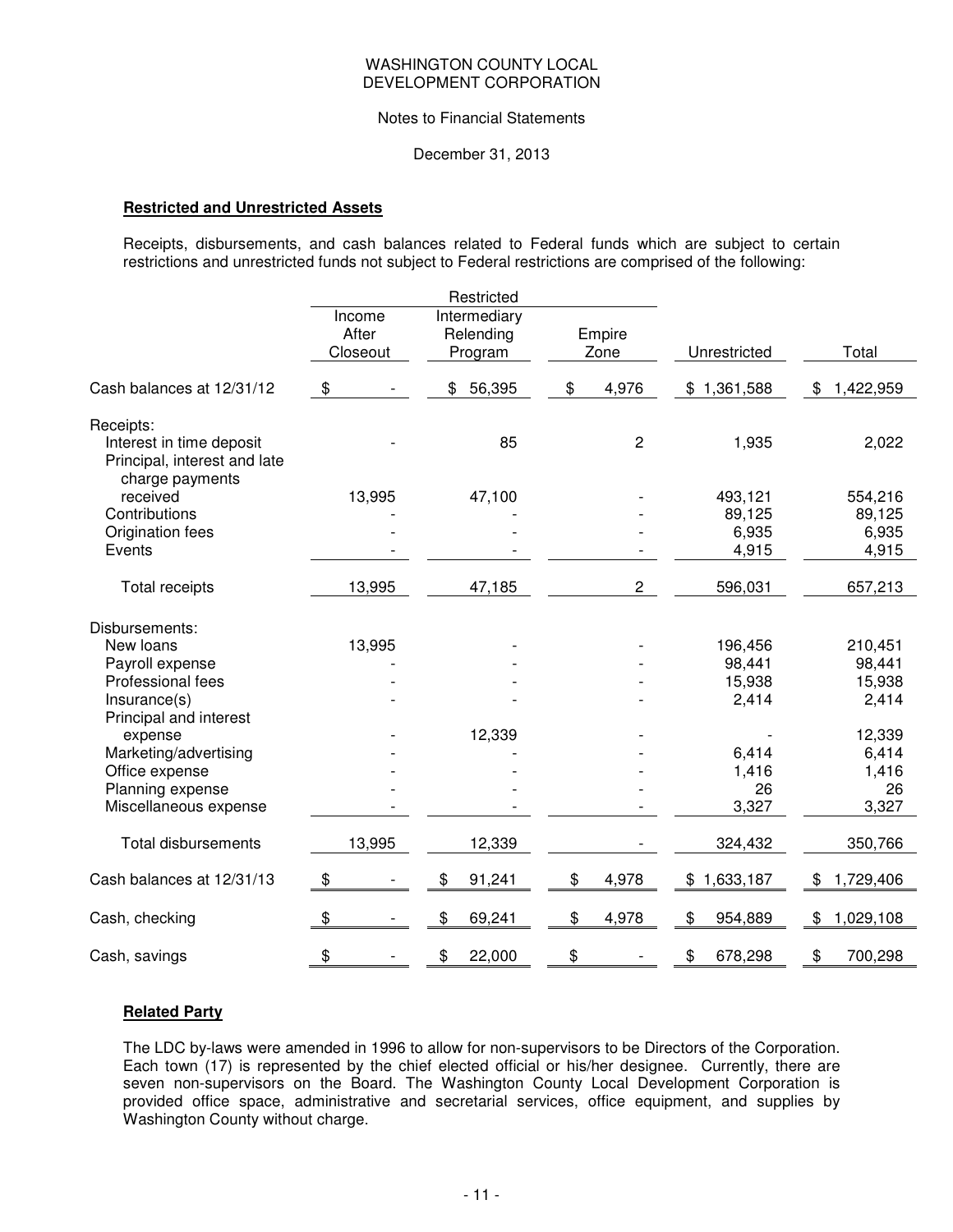### Notes to Financial Statements

December 31, 2013

#### **Loan Payable Intermediary Relending Program**

Washington County Local Development Corporation entered into a loan agreement on November 25, 1998 with the U.S. Department of Agriculture for \$300,000 to be paid back over 30 years at a fixed rate of 1%. Interest only was paid for the first two years. Principal and interest payments are made in 28 equal annual installments with any remaining balance being paid 30 years from the date of the note. A stipulation of this program is that the Washington County Local Development Corporation must match a portion of the loan. The Washington County Local Development Corporation's matching requirement was \$75,000 making the program funds total \$375,000. As of December 31, 2013, the Washington County Local Development Corporation has drawn down \$300,000 and has made eight loans.

An installment contract to the U.S. Department of Agriculture payable in annual installments of \$12,339, including interest

| at 1%, through November 2028.                                                      | \$<br>170,662                                                   |
|------------------------------------------------------------------------------------|-----------------------------------------------------------------|
| Less: current portion                                                              | (10, 629)                                                       |
| Long-term loan payable, net of current portion                                     | 160,033                                                         |
| Maturities of long-term loan payable are as follows:                               |                                                                 |
| Years ending<br>December 31,<br>2014<br>2015<br>2016<br>2017<br>2018<br>Thereafter | \$<br>10,629<br>10,735<br>10,842<br>10,951<br>11,060<br>116,445 |
| Total                                                                              | \$<br>170,662                                                   |

## **Subsequent Events**

The Corporation has evaluated all events through February 7, 2014, the date which these financial statements were available to be issued, and determined that there are no subsequent events which require disclosure.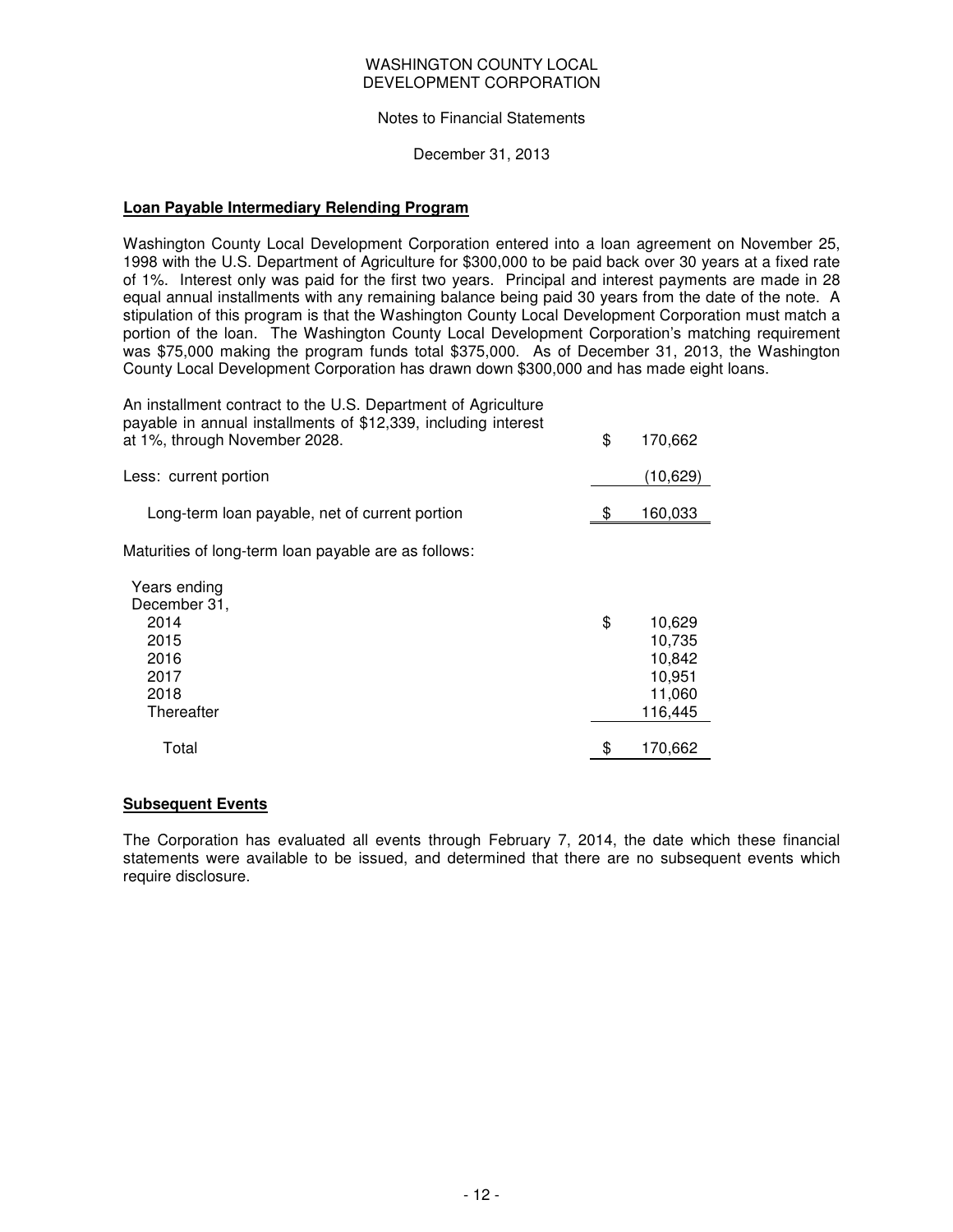

Whittemore. Dowen & RICCIARDELLI, LLP

333 Aviation Road, Building B Queensbury, NY 12804

112 Spring Street, Suite 307 Saratoga Springs, NY 12866

P (518) 792-0918 F (518) 743-0882 www.wdrcpa.com ESS SOLUTIONS

### INDEPENDENT AUDITOR'S REPORT ON INTERNAL CONTROL OVER FINANCIAL REPORTING AND ON COMPLIANCE AND OTHER MATTERS BASED ON AN AUDIT OF FINANCIAL STATEMENTS PERFORMED IN ACCORDANCE WITH GOVERNMENT AUDITING STANDARDS

To The Board of Directors Washington County Local Development Corporation Fort Edward, NY 12828

We have audited in accordance with auditing standards generally accepted in the United States of America and the standards applicable to financial audits contained in Government Auditing Standards issued by the Comptroller General of the United States, the financial statements of Washington County Local Development Corporation, a component unit of Washington County, which comprise the statement of financial positions as of December 31, 2013, and the related statements of activities and cash flows for the year then ended, and the related notes to the financial statements, and have issued our report thereon dated February 7, 2014.

# **Internal Control Over Financial Reporting**

In planning and performing our audit of the financial statements, we considered Washington County Local Development Corporation's internal control over financial reporting (internal control) to determine the audit procedures that are appropriate in the circumstances for the purpose of expressing our opinion on the financial statements, but not for the purpose of expressing an opinion on the effectiveness of Washington County Local Development Corporation's internal control. Accordingly, we do not express an opinion on the effectiveness of Washington County Local Development Corporation's internal control.

A deficiency in internal control exists when the design or operation of a control does not allow management or employees, in the normal course of performing their assigned functions, to prevent, or detect and correct, misstatements on a timely basis. A material weakness is a deficiency, or a combination of deficiencies, in internal control, such that there is a reasonable possibility that a material misstatement of the entity's financial statements will not be prevented, or detected and corrected on a timely basis. A *significant deficiency* is a deficiency, or a combination of deficiencies, in internal control that is less severe than a material weakness, yet important enough to merit attention by those charged with governance.

Our consideration of internal control was for the limited purpose described in the first paragraph of this section and was not designed to identify all deficiencies in internal control that might be material weaknesses or significant deficiencies. Given these limitations, during our audit we did not identify any deficiencies in internal control that we consider to be material weaknesses. However, material weaknesses may exist that have not been identified.